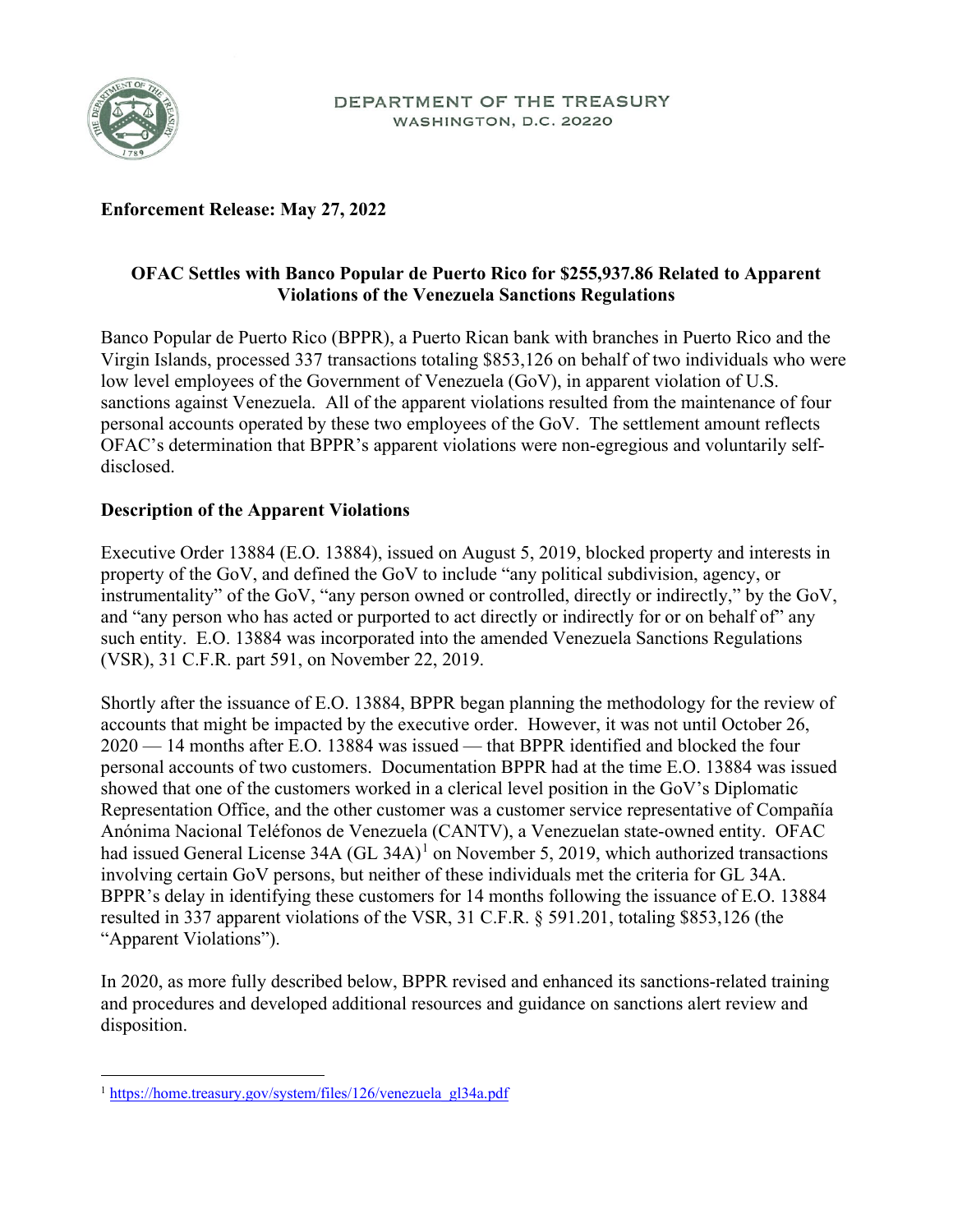### **Penalty Calculations and General Factors Analysis**

The statutory maximum civil monetary penalty applicable in this matter is \$105,295,110.80. OFAC determined that BPPR voluntarily self-disclosed the Apparent Violations and that the Apparent Violations constitute a non-egregious case. Accordingly, under OFAC's Economic Sanctions Enforcement Guidelines ("Enforcement Guidelines"), 31 C.F.R. part 501, app. A, the base civil monetary penalty applicable in this matter equals the sum of one-half of the transaction value for each apparent violation, which is \$426,563.

The settlement amount of \$255,937.86 reflects OFAC's consideration of the General Factors under the Enforcement Guidelines.

OFAC determined the following to be **aggravating factors**:

- 1) BPPR had documentation indicating that two of its customers were low level employees of the GoV at the time E.O. 13884 was issued, yet failed to identify those customers for 14 months.
- 2) BPPR is a mid-sized bank with more than \$61 billion in assets.

### OFAC determined the following to be **mitigating factors**:

- 1) BPPR represents that it took remedial action in response to the Apparent Violations, including:
	- o BPPR enhanced its program to better ensure compliance with OFAC sanctions, creating more robust sanctions-related procedures and developed additional resources and guidance in connection to sanctions alert review and disposition, including guidance on the VSR, and adding staff to manage and handle OFAC sanctions matters.
	- o BPPR reviewed its OFAC policies and procedures for identifying, reviewing, and reporting transactions that violate OFAC's regulations, and enhanced its sanctions screening trainings.
- 2) BPPR cooperated with OFAC's investigation by self-disclosing the Apparent Violations and responding to additional requests for information by OFAC in a timely and organized manner.
- 3) BPPR has not received a penalty notice or Finding of Violation from OFAC in the five years preceding the earliest date of the transactions giving rise to the Apparent Violations.

#### **Compliance Considerations**

As noted in [Frequently Asked Question \(FAQ\) 680](https://home.treasury.gov/policy-issues/financial-sanctions/faqs/680) in the context of E.O. 13884, OFAC expects financial institutions to conduct due diligence on their own direct customers (including, for